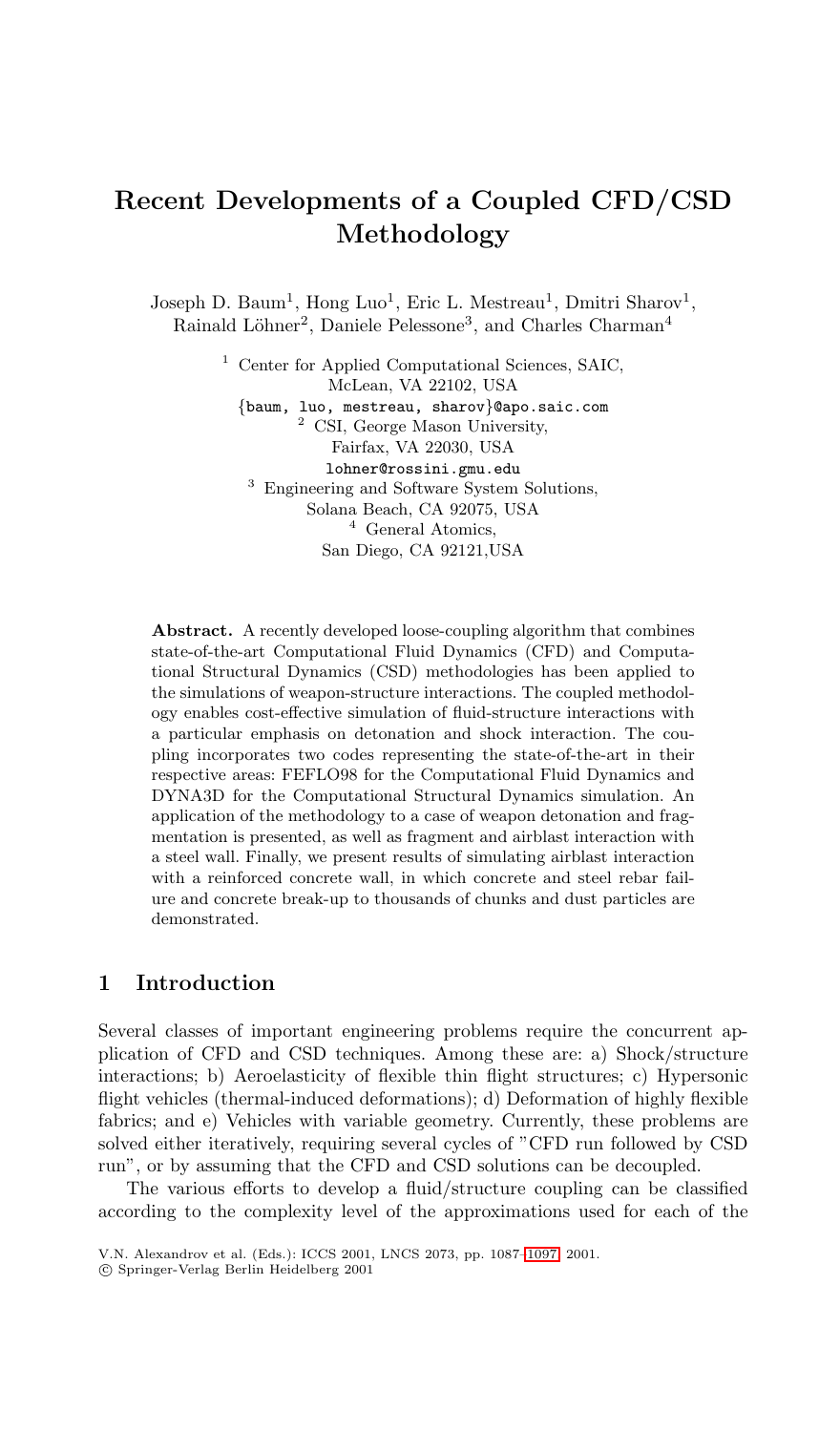domains. Approximations of the Partial Differential Equations for the structural mechanics range from simple 6 DOF integration to finite elements with complex models for elasto-plastic materials with rupture laws and contact. Similarly, the fluid dynamics approximations of the PDEs range from the potential flow (irotational, inviscid, isentropic flows) to the full Navier-Stokes set of equations. Our present research interests focus on non-linear applications, in particular, structures that experience severe deformations due to blast loads, aerodynamic or aero-thermodynamic loads. The fluid approximation chosen is either Euler or Reynolds-Averaged Navier-Stokes. On the structure side, elasto-plastic materials with rupture criteria are used.

In this study, the coupled CFD/CSD methodology is applied to the simulation of weapon detonation and fragmentation. This application constitutes a very severe test to the numerical methodology as it requires modeling of several complex, interacting physical phenomena: a) Detonation wave initiation and propagation; b) CSD modeling of case expansion and fragmentation; c) The transfer of rigid fragments from the CSD to the CFD modules; d) Blast wave expansion through the breaking case, diffracting about the flying fragments; e) Flight of thousands of rigid bodies, each treated as a separate, free-flying body, where its trajectory and velocity are determined by balance of forces and moments; and f) Fragments and airblast impact on the structure and the resulting structural deformation.

Two approaches can be used to tackle fluid/structure interaction. The socalled 'tight coupling' approach requires solving both CFD & CSD as one coupled set of equations, and would require the complete rewrite of both solvers. The second approach, termed 'loose coupling', decouples the CFD and CSD sets of equations and uses projection methods to transfer interface information between the CFD and CSD domains. We adopted the latter method. By building on preexisting and well- established codes, a loose-coupled solver can be assembled with minimum modifications to either of the two solvers. The modularity is kept by the addition of a 'controller' code, which handles the transfer of information between the different solvers [\[7\]](#page-10-0), [\[11\]](#page-10-0), [\[3\]](#page-10-0). This code handles non-matching meshes at the interface and incorporates conservative interpolation schemes and fast techniques for neighbor search. It deduces automatically the correspondence between fluid and structure points without any user input. Time synchronization between the CFD and CSD solvers is also managed by the controller code, which uses a leap-frog approach.

#### **1.1 The Current Numerical Methodology**

Mesh generation was performed using FRGEN3D, an advancing front based grid generator [\[9\]](#page-10-0). This mesh generator is also included in the flow solver, FEFLO98, to handle mesh regeneration on the fly. The mesher requires the input of CAD surfaces and lines. Very complex shapes can now be meshed in a matter of hours once the model is properly defined [\[1\]](#page-10-0), [\[2\]](#page-10-0), [\[3\]](#page-10-0). However, assembling the CAD definition of the model still remains the bottleneck, consuming large amounts of man-hours. To remedy this deficiency, we have developed a dedicated graphic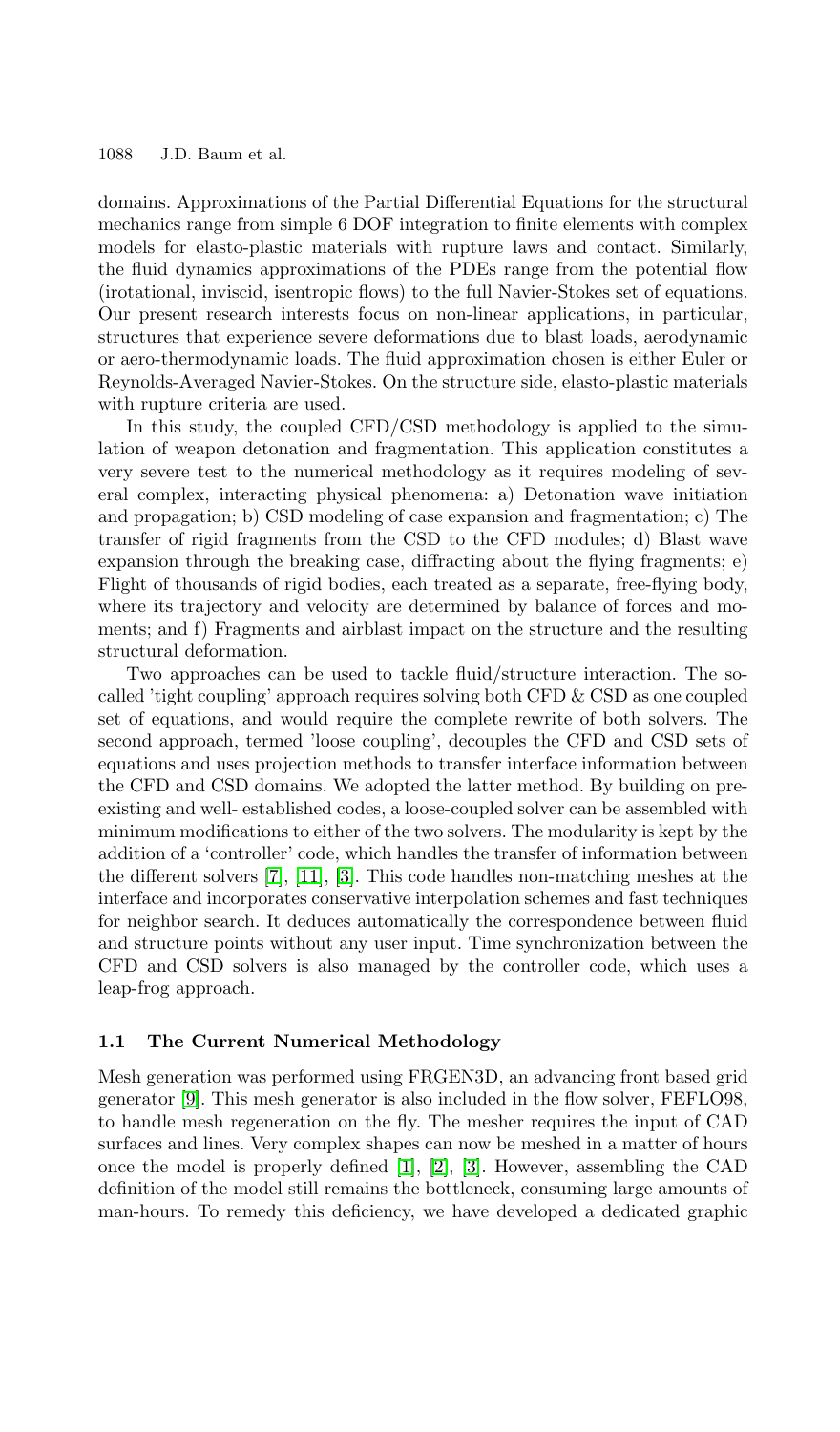pre-processor, to promptly handle the specifics of the mesher/solver such as: boundary conditions, element size definition and automatic generation of the structural model from the predefined fluid domain. The pre-processor also provides extensive data checking allowing a considerable gain in productivity. For the current study, both CFD & CSD meshes were generated with FRGEN3D. The CFD mesh is composed of tetrahedral elements in the volume and triangles on the surfaces. The CSD mesh includes beams, quad and triangle shells (quads corresponds to the concatenation of 2 triangles) and bricks for the volume. The bricks result from the cut of tetrahedral elements. Although the angles of a typical hex are less than perfect, extensive testing against perfect-angle bricks for both linear and nonlinear tests, produced almost identical results. This, nevertheless, necessitated the replacement of the Belytschko-Tsay hourglass control model (default model in DYNA3D [\[15\]](#page-10-0)), with the Flanagan-Belytschko hourglass control model (model no. 3 in DYNA3D [\[5\]](#page-10-0)), incurring a 30% performance penalty.

The flow solver is FEFLO98, a 3-D adaptive, unstructured, edge-based hydrosolver based on the Finite-Element Method Flux-Corrected Transport (FEM-FCT) concept [\[8\]](#page-10-0). It solves the Arbitrary Lagrangean-Eulerian (ALE) formulation of the Euler and Reynolds-Averaged turbulent, Navier-Stokes equations. The high order scheme used is the consistent-mass Taylor-Galerkin algorithm. Combined with a modified second-order Lapidus artificial viscosity scheme, the resulting scheme is second-order accurate in space, and fourth-order accurate in phase. The spatial adaptation is based on local H-rfinement, where the refinement/deletion criterion is a modified H2-seminorm [\[10\]](#page-10-0) based on a user- defined unknown. For detonations and shock wave diffraction simulations, the critical parameter used for the refinement/deletion criteria is density. The explosive detonation is modeled using a JWL equation of state with afterburning. To enhance computational efficiency, the portion of the fluid domain not reached by the blast wave is automatically deactivated.

The structural dynamics solver is DYNA3D [\[15\]](#page-10-0), an unstructured, explicit finite element code. DYNA3D is well suited for modeling large deformations and provides a good base for non-linear materials with elasto-plastic compartmental laws with rupture. DYNA3D incorporates a large library of materials and various equations-of-state, as well as many kinematic options, such as slidelines and contacts. Furthermore, DYNA3D is a well proven and benchmarked solver used extensively in the CSD community.

## **2 Numerical Results**

#### **2.1 Weapon Fragmentation Study**

The coupled technology has been applied to the simulation of the detonation and fragmentation of an experimental weapon. The bomb hangs tip-down at the center in a reinforced concrete room The thick- walled steel weapon is top (i.e., base) ignited. The detonation front propagates from the base to the tip at the C-J detonation velocity, as prescribed in the detonation model (essentially, the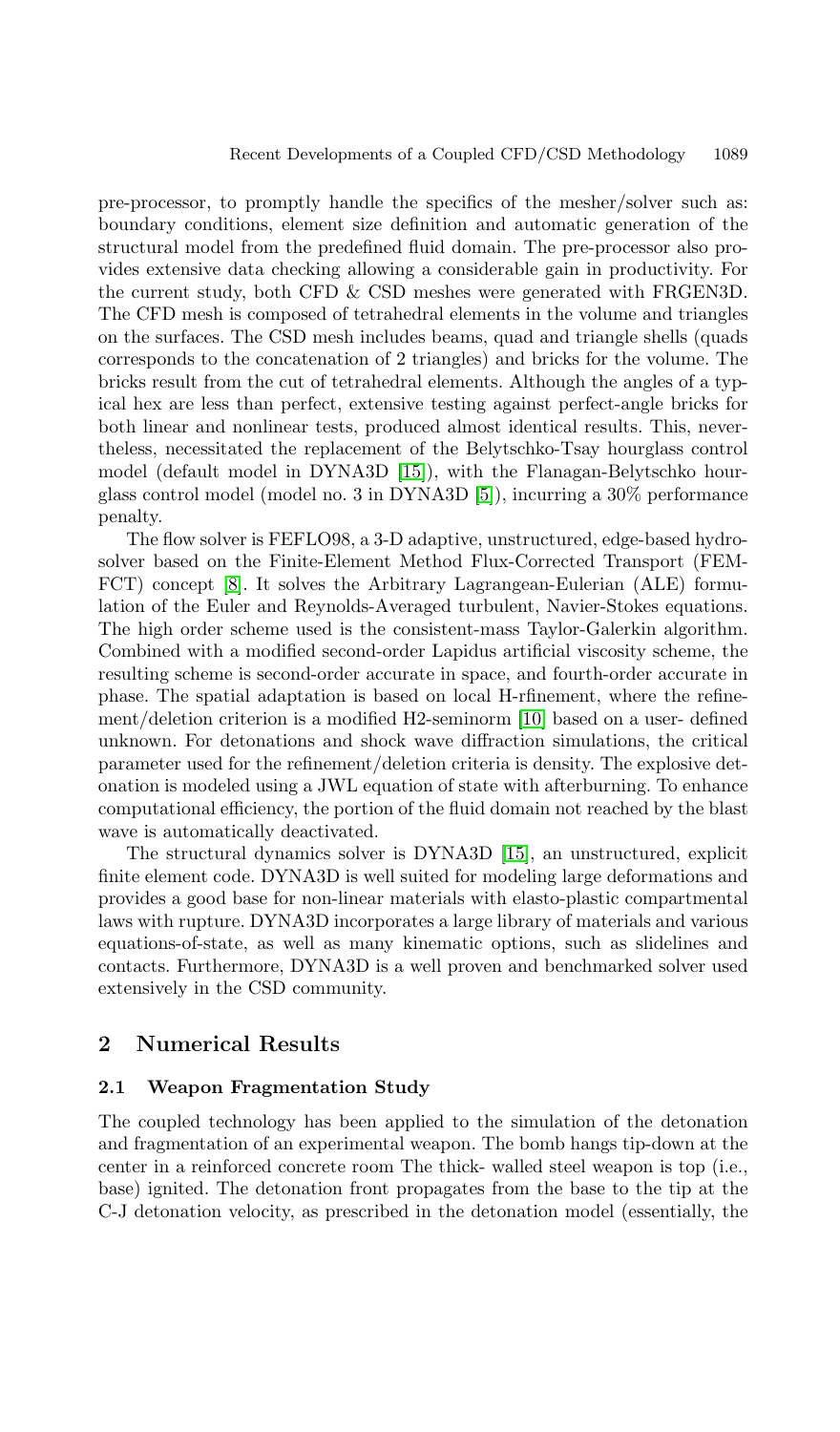program burn model of DYNA3D). Initially, the CFD domain consisted of two separate regions: the domain inside the case is modeled using the JWL EOS, while the ambient atmosphere outside is modeled using a perfect gas EOS. Once fragmentation occurred, the two topologies merged and the complete domain is modeled using the JWL EOS.

The structural response (case expansion) is modeled using GA-DYNA [\[12\]](#page-10-0), [\[13\]](#page-10-0), the General Atomics version of DYNA3D. Several CSD meshes of this weapon were tested, using either 8-node hexahedral elements or brick-like parallelepipedal elements, and varying the number of elements from 748 to 8228. The results presented here were obtained with 748 brick elements with a single element across the thickness of the casing. The fragment size distribution for the present simulation **is prescribed**. This value was obtained by averaging fragment sizes from several arena tests. A more accurate procedure is described below [\[14\]](#page-10-0).

After ignition, as the detonation wave propagates from the base to the tip, the high-pressure detonation products force the case to expand. The structural elements fail once the element strain (averaged over all faces) exceeds 100%. The strain criterion for failure is computed at the center of each element. Each failing fragments is then treated as a separate rigid body, for which the trajectory is computed using a 6 DOF integrator linked to the contact algorithms. Once bricks fail, fluid elements are introduced into the narrow gaps separating the fragments. The gaps are of the order of a millimeter, which would result in unacceptable small fluid elements and small integration time step. The gap size was increased by shrinking the fragments uniformly around the center of gravity. The topology change due to the breakup requires remeshing of at least part of the domain, a CPU intensive process that is allowed to occur only every 5-8  $\mu$ s. Thus, the CSD code maintains a list of failed elements, and shrinks them only when allowed.

One important aspect of this class of simulations is the large size disparity between the critical length scales. After fragment break-up, the gap between fragments is several **millimeters**. In contrast, the average fragment length is about ten **centimeters**, and the room length is of the order of ten **meters**. The large disparity in dimensions forced us to attach to each flying fragment entities called grid sources. The sources enforce local pre-specified element size, ensuring a uniform, high-resolution mesh about each fragment, and thereby reduce the number of local and global remeshings. Figures 1a through 1c show the CSD surface mesh, the CFD mesh on a planar cut through the weapon (not a plane of symmetry due to the lack of symmetry for this weapon), and the CFD surface mesh, respectively, at 550  $\mu$ s. The results show the finely-resolved mesh within the initial HE zone, resulting from the application of a grid source placed along the center of the weapon. On the weapon we form a much finer CFD mesh than the CSD mesh, with rapid increase of mesh size with distance from the weapon. The range-of-influence of the centerline-placed source was specified to produce a fine-resolution mesh not just within the HE zone, but also around the complete volume in which fragmentation occurs after case expansion. As the fragments exit the fine-resolution zone imposed by the central source, CFD mesh resolution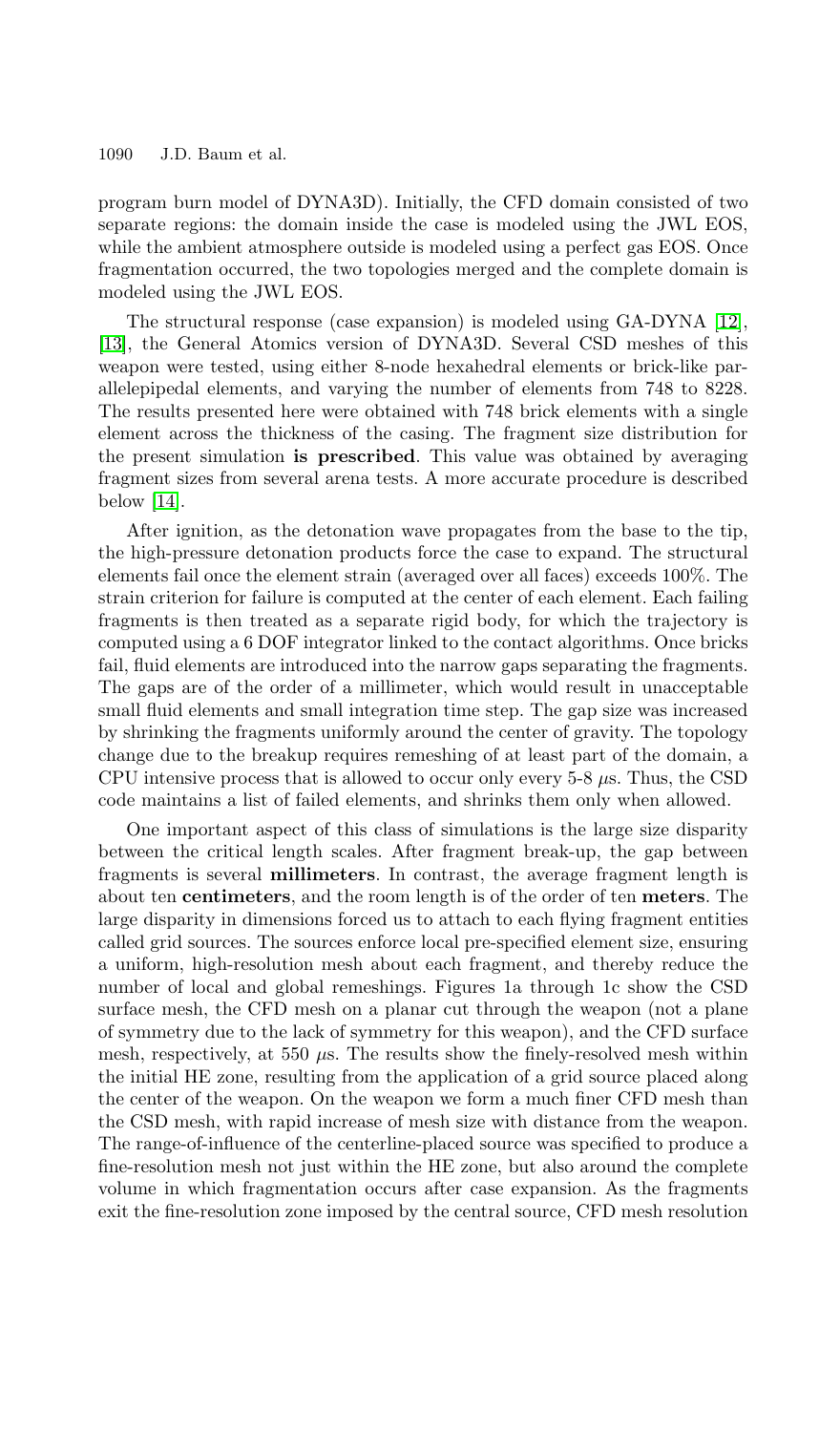is reduced to the level specified by the sources attached to the fragment. This can clearly be seen on the third row from the top, where mesh resolution is reduced from several elements across each fragment at  $t=0$ , to three elements at  $t=350$  $\mu$ s, and finally two elements at t=550  $\mu$ s (Fig 1c). Finally, examination of the planar cut results (Fig 1b) shows that the mesh size dictated by the sources is dependent on the fragment and face size. Sources attached to the smaller moving faces yield a finer mesh resolution than those attached to the larger ones. Thus, at  $t=550 \mu s$ , the large fragments that are outside the core central source (such as the rows 4, 15 and 17), show coarse mesh resolution on the large faces, but fine resolution within the gaps and the near-by faces.



**Fig. 1.** CSD mesh, CFD mesh on a plane cut and CFD mesh on the surface of the weapon at  $t=0.550$ ms

During case expansion, the internal mesh velocity significantly exceeds the external velocity, resulting in case thinning. On average, while the CG of the element experiences a 100% strain (break-up criteria), the internal face expands about 145-160%, compared to about 70-80% for the external face. This indicates that during a significant portion of the expansion period, the internal face velocity is about twice the external face velocity.

Figures 2a through 2d show a sequence of snapshots. At each time, the panel shows the pressure and CFD mesh velocity contours on a planar cut through the weapon, and the CSD fragment velocity contours. Figure 2a at 131  $\mu$ s shows detonation wave propagation down (from base to tip) as a planar front, and the radial expansion of the case. The first fragment break-up occurs at  $94 \mu s$ , for the upper row attached to the heavy base. While the base itself does not fragment, as it does not expand significantly, the row of elements below fails due to shear, not tension. Similarly, the layer of fragments above the nose cone fails due to shear (Fig 2c at 370  $\mu$ s). Detonation was completed at about t=263  $\mu$ s and the shock reflected upward (Fig 2b).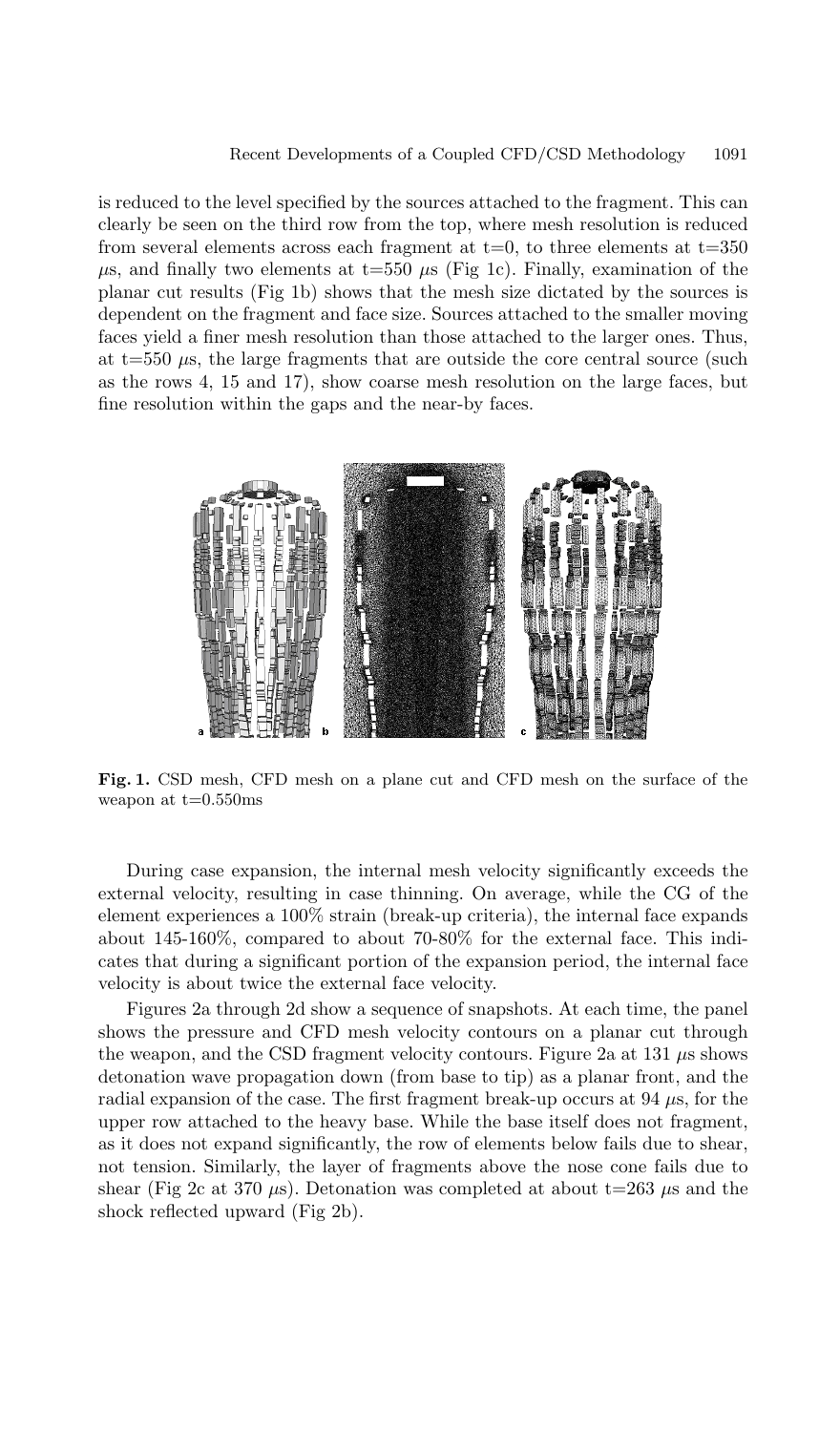

**Fig. 2.** Propagation of detonation wave and case fragmentation. Results show pressure, mesh velocity, and fragment velocity at times 131  $\mu$ s, 370  $\mu$ s, and 600  $\mu$ s, respectively.

The relatively small spacing between the expanding fragments ensures that the high-pressure detonation products would be fairly contained within the expanding fragments for an extended period. The results demonstrate that even at  $t=0.6$  ms (Fig 2d), the pressure within the core is significantly higher than outside.

The fragments achieve their terminal velocity within about 120-150  $\mu$ s after detonation front passage. This is significantly slower then the acceleration period of 60-90  $\mu$ s for a serrated weapon [\[4\]](#page-10-0). The final mass-averaged fragment velocity obtained for this simulation, using a strain break-up value of 1.0, was 787.6 m/sec. The experimental measured value was 752 m/sec. To examine the role of the break-up strain value on the final velocity we conducted three more simulations, at break-up strain values of 0.1 ( $V_f$ =675.53 m/sec), 0.5 ( $V_f$ =741.8 m/sec), and infinity (no break-up,  $V_f=859.7$  m/sec). The results show that the experimental data indicates a break-up strain value of about 0.6, a value that corresponds to an internal expansion of about 90%, and external expansion of about 50%.

A total of five simulations were conducted under this study, investigating the role of the break-up strain value on the final fragmentation velocity distribution, and single vs. multiple elements through the case thickness. The initial mesh for each simulation included about 8.7 million elements, the final one about 19.2 million elements. The five simulations conducted averaged about five days on a SGI Origin 2000, using twelve to sixteen processors. Once remeshing parallelization was completed, CPU time was cut to less than a day.

#### **2.2 Blast Impact on a Reinforced Concrete Wall**

As the next step in the CFD/CSD coupling development effort, we applied the coupled methodology to the simulation of airblast interaction with reinforced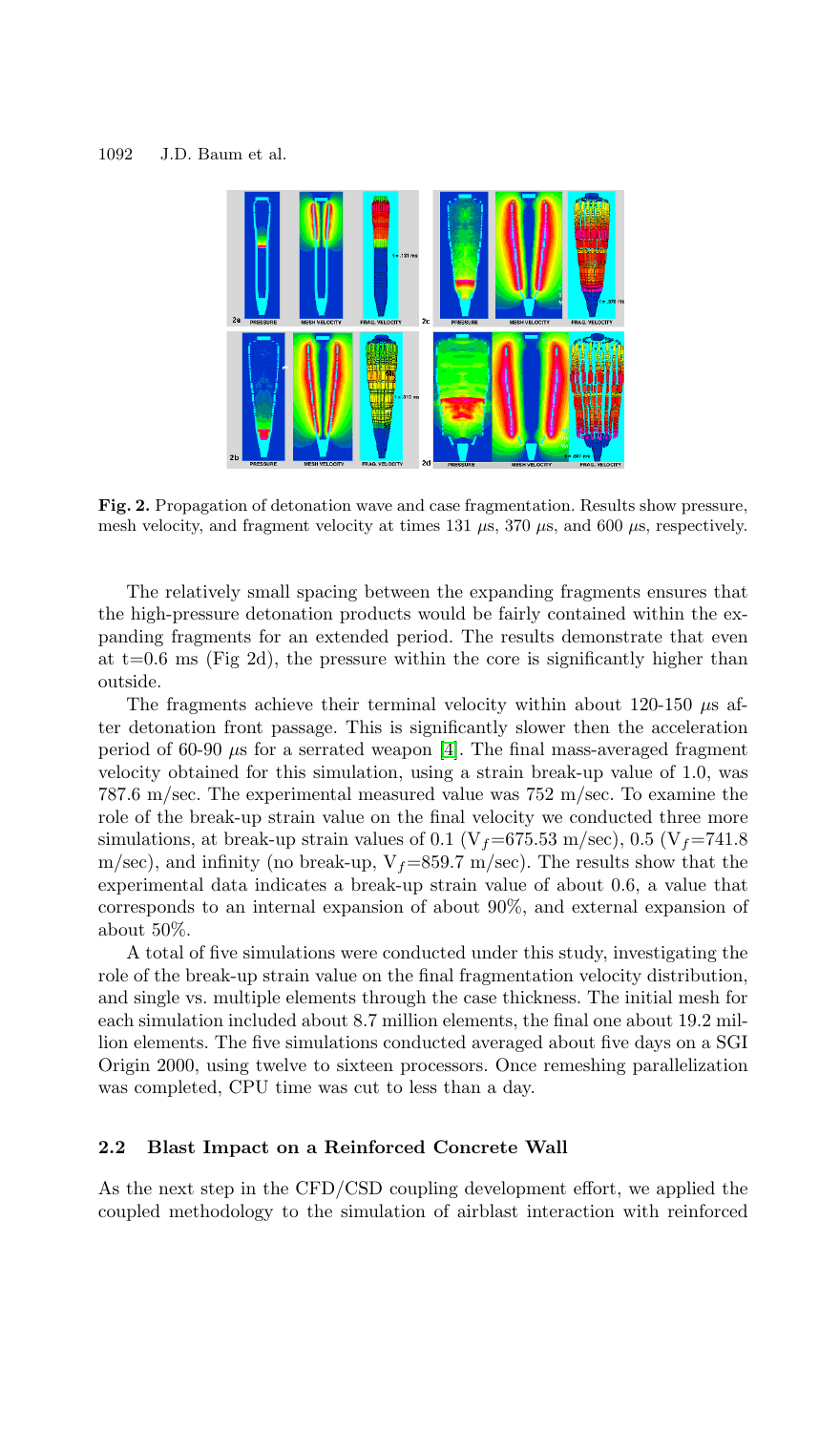concrete wall. The model included two rooms, but only the connecting wall was modeled with the CSD code. All other structural components (e.g., other walls, floor and ceiling) were treated as rigid. The CFD domain consisted of 9,387 boundary points, 55,281 points and 296,751 elements. The wall included 81,101 nodes, 69,048 solid hexahedron elements in the concrete and 598 beam points in the steel rebars. While the CFD solution was non- adapted, three levels of mesh adaptation [\[12\]](#page-10-0) were in the CSD model. The standard DYNA3D element erosion model was used to eliminate failed CSD elements.

Several new schemes were employed here. These include: 1) A recently developed crack propagation model [\[14\]](#page-10-0) that takes advantage of the CSD H-refinement scheme. As the crack propagates through the material, mesh adaptation is used to ensure the accuracy of the stress wave propagation, and the accurate agglomeration of the elements into discrete fragments. This approach alleviates the need for expensive arena test data. The new model was validated against data for two test [\[14\]](#page-10-0); 2) The adaptation procedure ensures that each fragment contains several elements. As the elements fail and fragments are formed, each is treated by GA-DYNA as an independent body, with the appropriate volume, mass, momentum and energy. GA-DYNA then keeps track of fragment-to-fragment and fragment-to-wall interactions through a contact algorithm. GA-DYNA transfers the information to FEFLO98, which treats every fragment as a sphere, allowing for accurate momentum and energy exchange (e.g., drag and heat transfer); and 3) A new model that allows rebar data to be interpolated from enclosing elements, in contrast to the original DYNA3D that required all nodes to be on the rebar itself.

Figure 3 shows several snapshots taken during the simulation. Fig. 3a shows the CSD mesh as shown on the surface. Notice that the CSD elements were generated by splitting the CFD elements (as clearly seen on the sides). The steel rebars are shown in Fig 3b. The concrete material used was intentionally 'softened' to produce faster wall break-up (for testing and debugging purposes). Hence, the significant damage shown in Fig. 3c, after only 400 time steps. Each element face is given a uniform color corresponding to the value of the element damage parameter. No nodal averaging was performed. Figures 3d, 3e and Figs 3d, 3g show a pair of snapshots (front and back) taken early and late in the run, respectively. The figures show the computed geometry as realized by the CSD code (Figs 3d and 3f), and as realized by the CFD code (Figs 3e and 3g). While the CSD code integrates all structural matter, including all the produced debris, small particles and dust, not all information is transferred to the CFD code. Only information about large chunks and large fragments is transferred to the CFD code. These are treated by the CFD code as moving bodies. Thus, the CFD code computes the motion of hundreds of moving bodies, evaluating the forces acting on them and the resulting trajectories. Small particles and dust trajectories are carried by the CSD code, and only the momentum and energy transfer information is exchanged with the CFD code, so that the CFD code can accurately compute energy dissipation due the drag and thermal losses imposed by the flying smaller, cooler particles. Figures 3h and 3i show a superposition of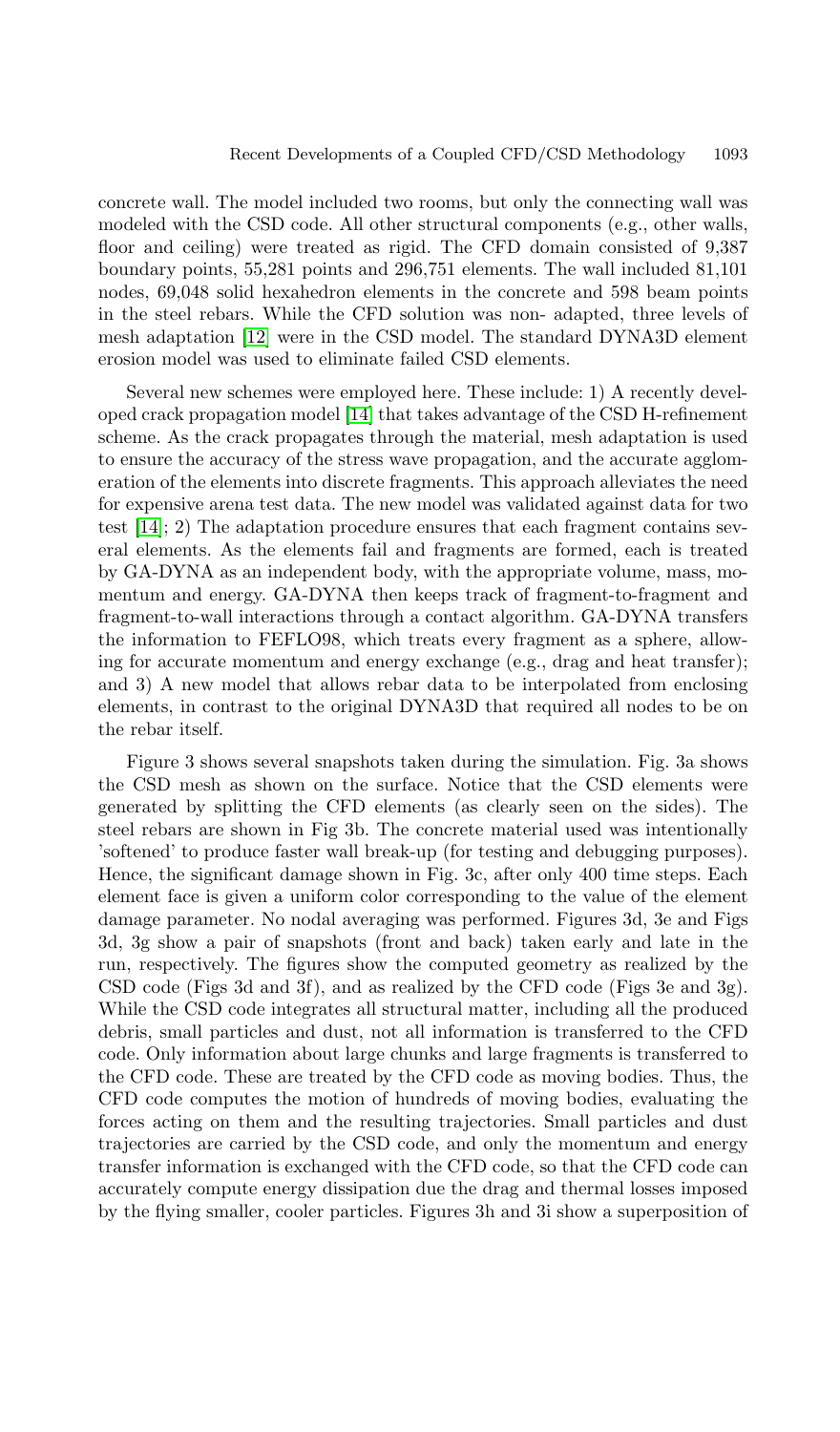

**Fig. 3.** This figure shows the initial CSD mesh, and the structural response to blast. The figures show the CSD surface mesh (Fig 3a); the rebar pattern (Fig 3b); the element damage parameter after 400 steps (Fig 3c); the CSD and CFD surface realizations at early time (Figs 3d and 3e), and late time (Figs 3f and 3g), respectively; a superimposed pressure contours and adapted CSD mesh at an early time on the front and back faces of the damaged wall (Figs 3h and 3i, respectively).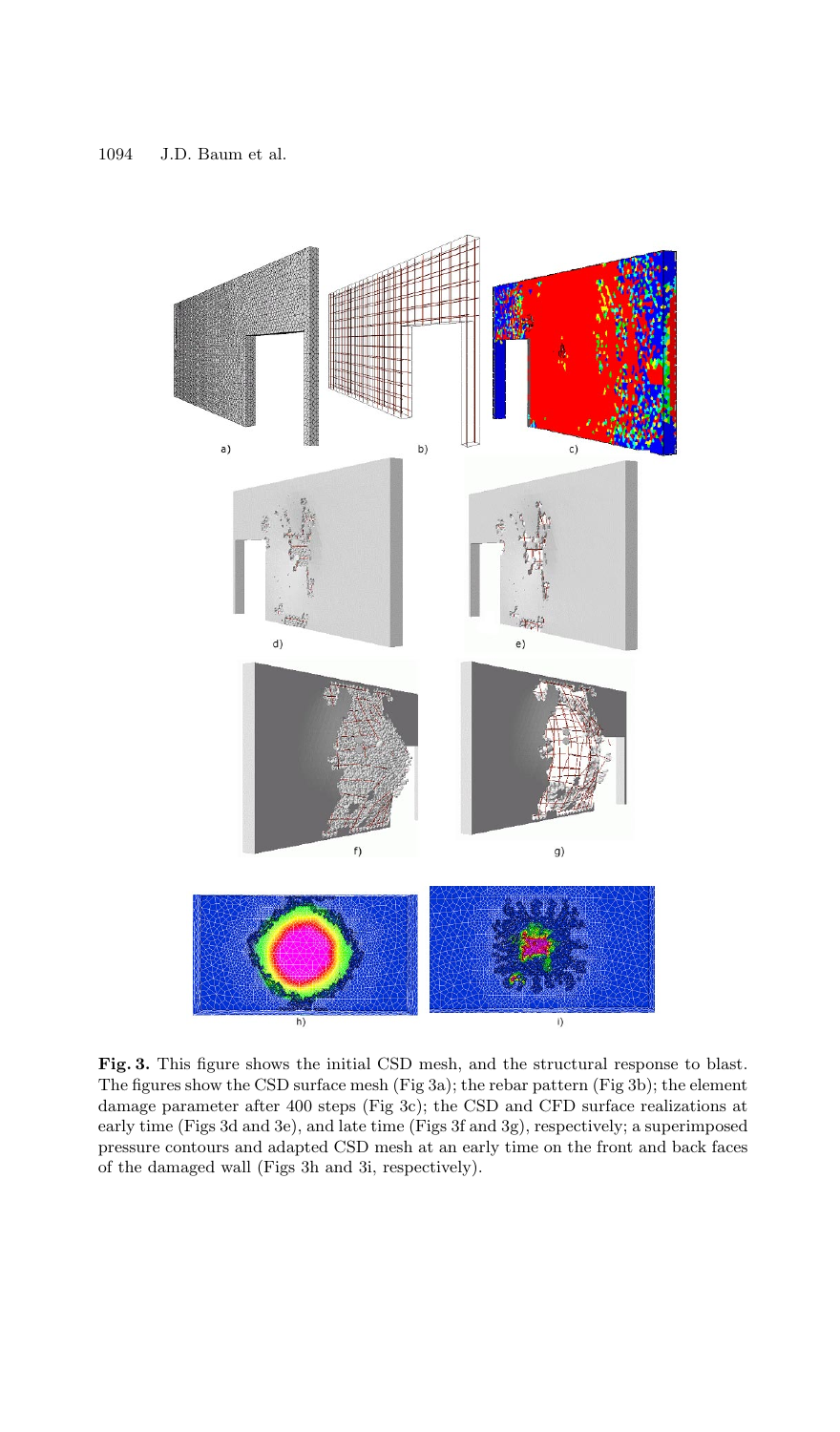pressure contours and CSD mesh on both sides of the wall. The results show the typical damaged concrete pattern: a crown in the blast room and spallation web on the opposite side. Notice the complex connectivity through the concrete that allows the high pressure to emerge through the other side of the wall: from the peripheral crown to the centered spall zone. Three levels of mesh adaptation are shown in these figures. The adapted CSD mesh enables accurate prediction of the spallation, crack propagation, element failure and fragment formation, which expose the rebars on the spalled side.

#### **2.3 Blast Fragment Impact on a Steel Chamber**

The coupled CFD/CSD methodology was applied to the simulation of airblast and fragment interaction with a steel walled chamber. While the CFD solution was non-adapted, three levels of mesh adaptation [Pe97] were in the CSD model. The standard DYNA3D element erosion model was used to eliminate failed CSD elements.

The numerical predictions show that the impacting weapon fragments arrive ahead of the airblast (Fig 4a), punching holes through the plate (Figs 4b, 4c and 4e). Next, the pressure blast from the detonation tears the weakened plate apart (Figs 4d and 4f). The eroded plate elements were converted into particles that can interact with the rest of the structure. Contact conditions were enforced between all entities of the model, thus avoiding simulation break due to fragments coming in contact with each other and eliminating the CFD mesh in between.

Significant CPU cost reduction was achieved by the allowing the CSD code to model convection of the small broken pieces. The CFD code handles these pieces as spheres with the correct effective radius, modeling only the momentum (drag) and energy exchange between the blast and the spheres. Hence, the information transferred from the CSD to the CSD module is reduced to the minimal sphere data (radius, density, velocity vector and temperature).

## **3 Summary and Conclusions**

A recently developed loose-coupling algorithm that combines state-of-the-art Computational Fluid Dynamics (CFD) and Computational Structural Dynamics (CSD) methodologies, has been applied to the simulation of weapon detonation and fragmentation. This application required modeling several complex and interacting physical phenomena. In addition to the loose coupling of two state-of-the-art codes, FEFLO98 and DYNA3D, several new routines were developed to allow better communications between the codes, especially during case fragmentation. The results demonstrate the ability of the coupled methodology to handle these processes and yield results that are in good agreement with experimental data. While other techniques may be used to model weapon fragmentation, the advantage of the coupled CFD/CSD methodology is that in addition to the fragment size and velocity distribution, it also yields an accurate description of the airblast environment. The resulting fragment and airblast predictions can then be used to predict the target response to the attack.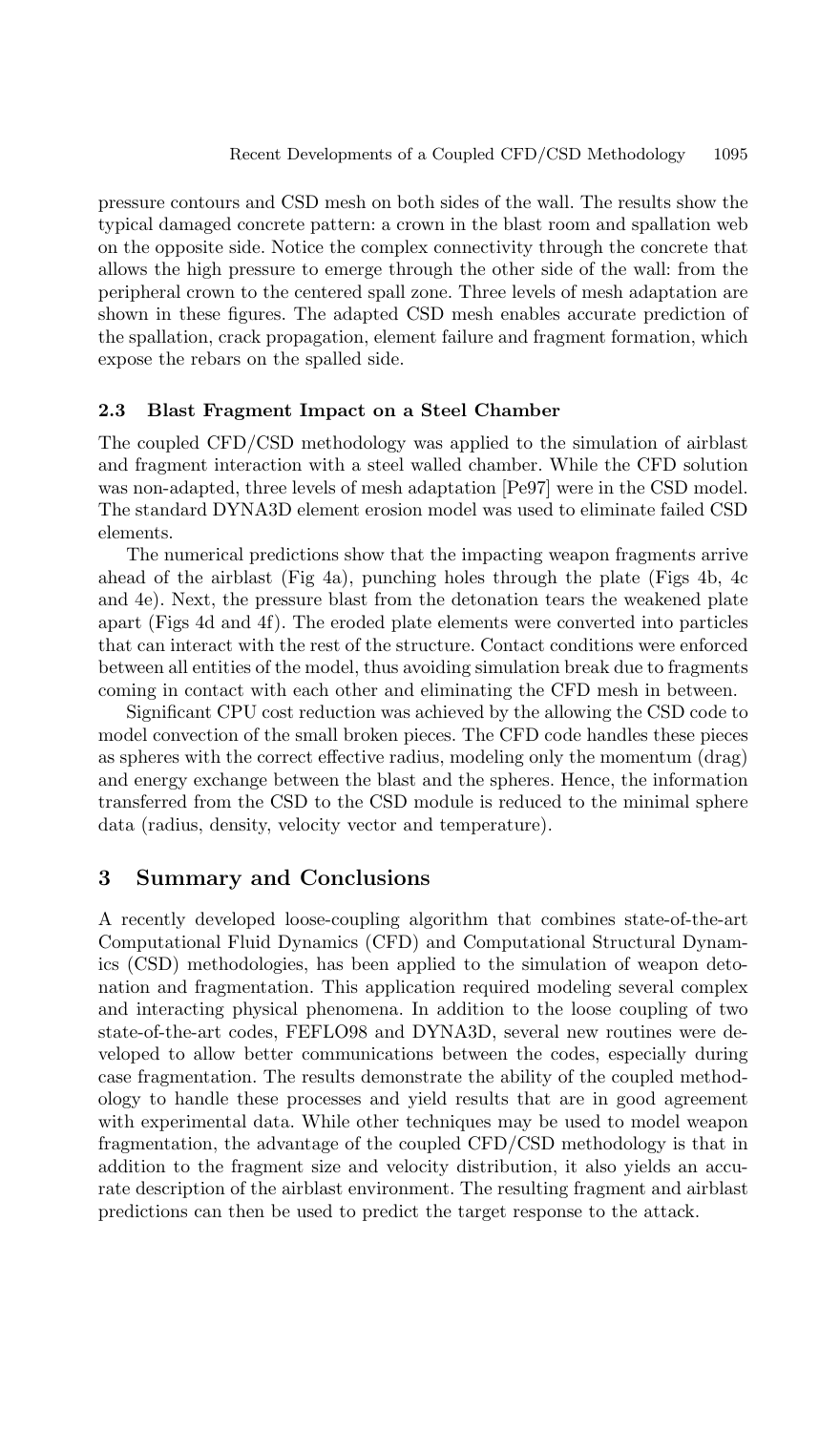

**Fig. 4.** Figures 4a shows the initial fragment position; Fig. 4b shows the surface immediately after fragment impact  $(t=0.2 \text{ ms})$ ; Figs 4c and 4e show the steel surface at t=0.5ms, after fragment impact but before airblast impact, while Figs 4d and 4f show the complete repture of the steel plate after blast impact.